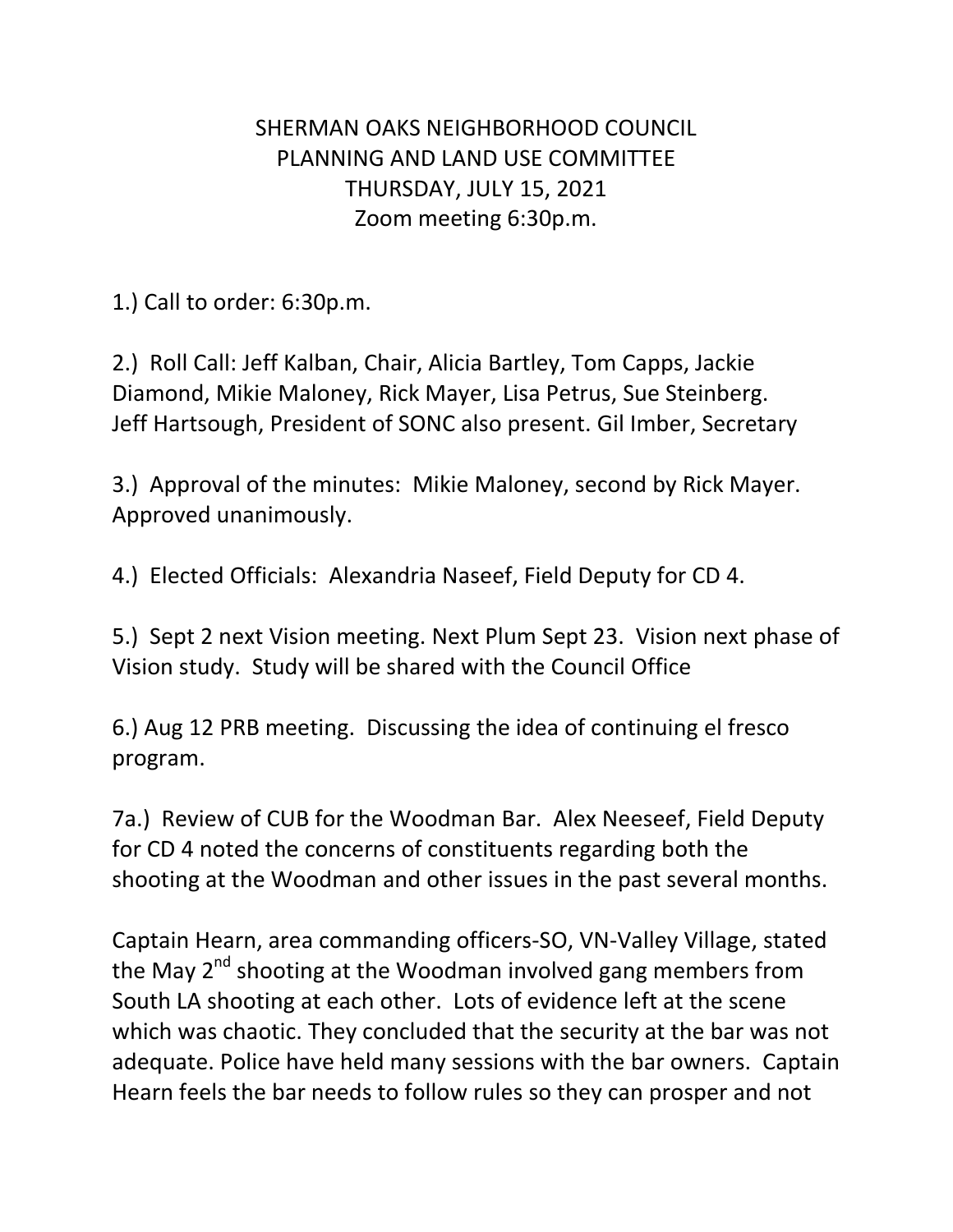be a community nuisance. They have prior violation of overcrowding during COVID, serving liquor to minors, etc. The police are concerned about these violations because they can lead to bigger problems. Owner has other bars and they have problems there too. 42 radio calls last year. Other bars in the area are not a problem. Police trying to get them in compliance but not easy to get them to cooperate.

Andy Soliman, City Attorney stated minor violations invite bigger violations. Lots of concerns with this bar not following rules.

Woodman Bar owners/representative. Understand community concerns, but they were victims of this shooting. They try to keep people feeling comfortable at their bar. Felt they have succeeded in doing that. When the owners received the notice to appear before PLUM, they were surprised because they have not gotten any notice of problems.

Co-owner. The shooters were never in the Woodman. They did serve one minor, and they acknowledge they made a mistake. Crime is on the rise. During lockdown they were very busy. Lawyer says the Woodman is trying very hard to fit into the community.

Public comment: they have problems with the Woodman. Police chief says The Woodman has been receptive to doing better. And they are being monitored, the police want them to correct violations and feel they are working to correct their problems. They are in contact with the Woodman regularly.

Panel suggestion: Review the conditions of CUB and see if they need to be modified. Also have Woodman come back after six months to see if things are improving. Sept 23 have a working group report on the violations. Will agendize the Woodman on Nov 18 and give an update on behavior.